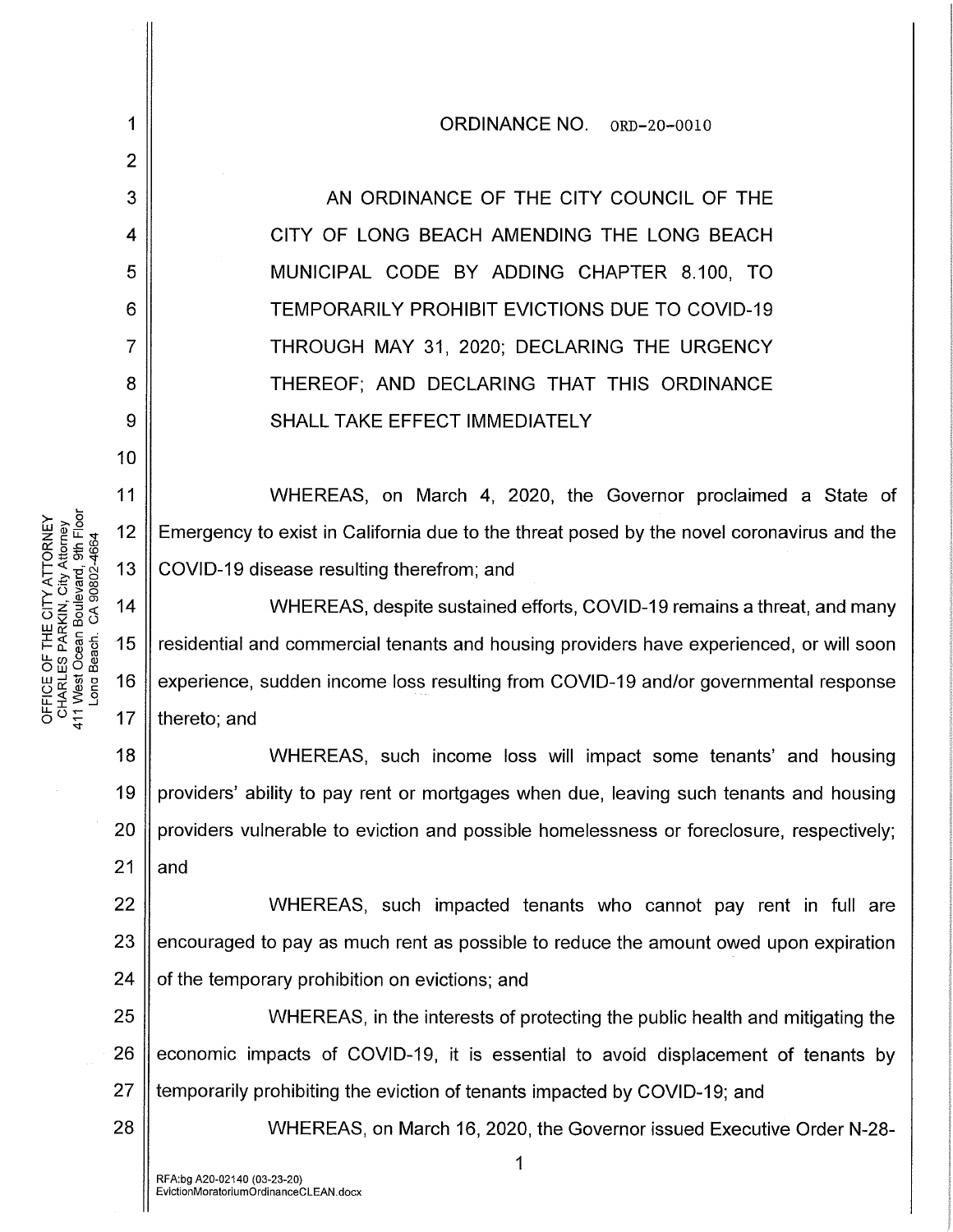property. C. Pay-or-quit notice. The term "pay-or-quit notice" shall mean the notice to be delivered to a tenant resulting from non-payment of rent as  $28$   $\parallel$  required by, and in accordance with, California law, including without 2 8 9 10 11  $72~$ وَاطَع 00: 20:00 20:00 20:00 20:00 20:00 20:00 20:00 20:00 20:00 20:00 20:00 20:00 20:00 20:00 20:00 20:00 20:00 20:0<br>ABOUBARG, 9th<br>n Boulevard, 9th<br>n 2:00 20:00 20:00 20:00 20:00 20:00 20:00 20:00 20:00 20:00 20:00 20:00 20:00 2 는 준 흥 <del>등</del> 15<br>ㄴ , , 을 유  $\overline{u}$ ្ដី រូច 16  $\frac{5}{4}$  17 18 19 20 21 22 23 24 25 26 27 6 7 1 20 which, among other things, suspended the application of certain state laws which might 2 I limit a municipality's ability to exercise its police powers in connection with temporary 3 | eviction moratoriums; 4 || NOW, THEREFORE, The City Council of the City of Long Beach ordains as 5 | follows: Section 1. Chapter 8.100 is added to the Long Beach Municipal Code to read as follows: Chapter 8.100 TEMPORARY PROHIBITION OF EVICTIONS DUE TO COVID-19 8.100.010 Purpose. In order to protect the public health and mitigate the economic impacts of the novel coronavirus and the COVID-19 disease resulting therefrom, this Chapter shall temporarily prohibit certain evictions as more particularly described herein. 8.100.020 Definitions. The following words and phrases, whenever used in this Chapter, shall be construed as defined in this Section: A. COVID-19. The term "COVID-19" shall mean the novel coronavirus SARS-CoV-2 and disease resulting therefrom. B. Owner. The term "owner" shall mean any person or entity, acting as principal or as an agent, renting residential or commercial real

 $\stackrel{<}{\sim}$   $\sim$   $\stackrel{<}{\sim}$ 

 $\mathrel{\vdash}\mathord{\succ}^1$ 

o 떠c

i:≨Š.3 ~o~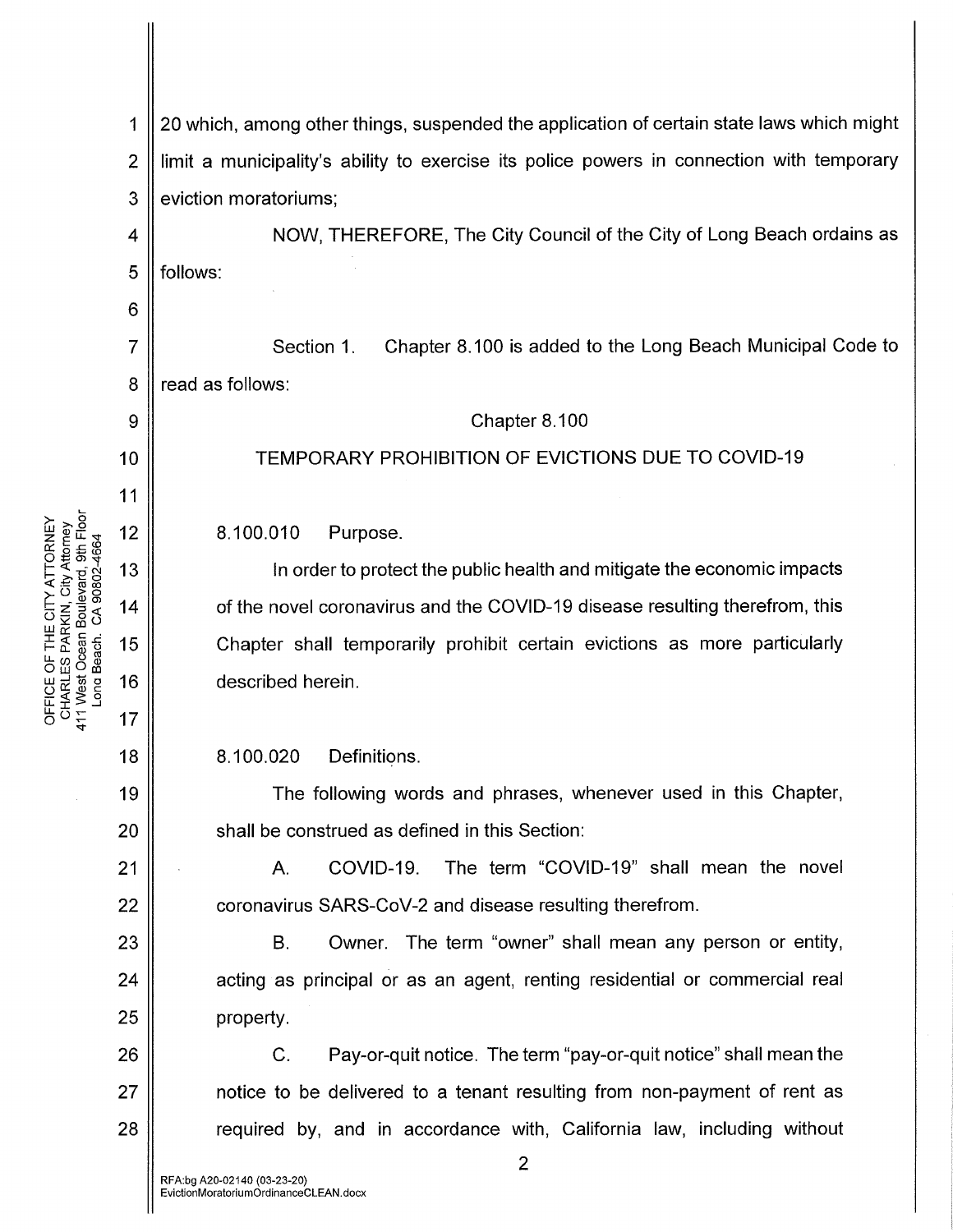limitation Section 1161 et seq of the Code of Civil Procedure.

8.100.030 Prohibition on Evictions.

A. The owner of residential or commercial real property shall not take action to evict a residential or commercial tenancy if (1) the basis for the eviction is non-payment of rent which became due between March 4, 2020 and May 31, 2020, or a foreclosure, arising out of a substantial decrease in household or business income (including, but not limited to, a substantial decrease in household income caused by layoffs or a reduction in the number of compensable hours of work, or a substantial decrease in business income caused by a reduction in opening hours or consumer demand), or substantial out-of-pocket medical expenses; and (2) the decrease in such household or business income or such out-of-pocket medical expenses was caused by the COVID-19 pandemic, or by any local, state or federal government (including school districts) response to COVID-19, and is documented and communicated to the owner in accordance herewith.

B. In order to take advantage of the protections included in subsection 8.1 00.030.A., a tenant must do each of the following before the expiration of the pay-or-quit notice: (1) notify the owner that the tenant may not be able to make its rental payment (or portion thereof); and (2) provide documentation supporting and/or evidencing such substantial decrease in household or business income or out-of-pocket medical expenses. Notwithstanding the foregoing, a tenant which received a pay-or-quit notice served on or after March 4, 2020 but before March 25, 2020 shall provide the notification and documentation required by this subsection (B) prior to the final adjudication of the subject eviction proceedings.

C. Nothing in this Chapter shall relieve a tenant of the obligation  $28$  || to pay rent, nor restrict an owner's ability to recover rent due; provided,

1

2

3

4

5

6

7

8

9

10

11

 $17$ 

18

19

20

21

22

23

24

25

26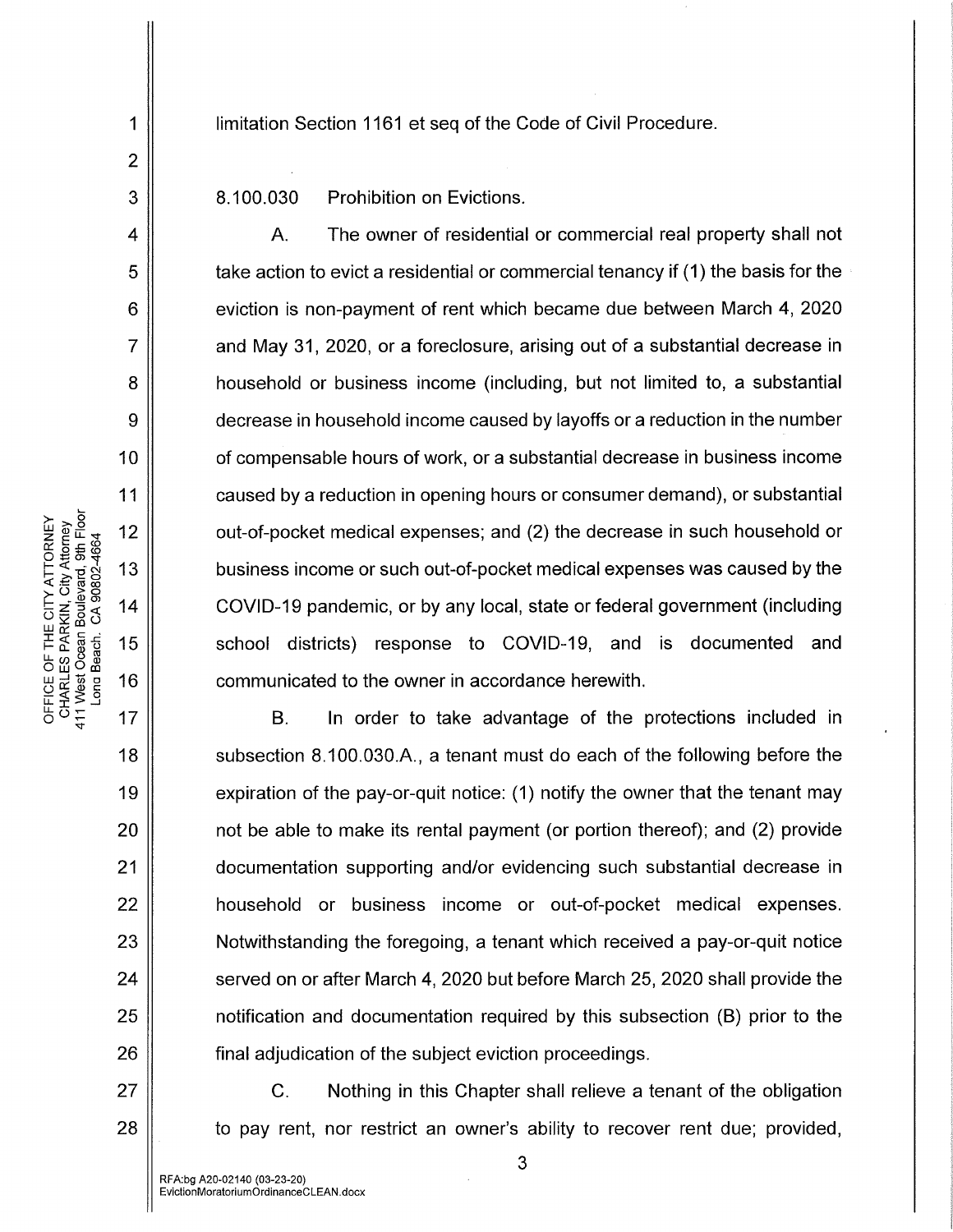however, an owner may not recover late fees which would have otherwise been applicable to rental payments validly delayed and repaid in accordance with this Chapter.

8.100.040 Pay-or-Quit Notices.

Any pay-or-quit notices dated between March 25, 2020 and May 31, 2020 shall include the following language (or substantially similar): "The City of Long Beach has declared a state of emergency in response to COVID-19. If you cannot pay your rent due to a loss of income or medical expenses resulting from COVID-19, you need to notify and provide supporting documentation to [provide owner or agent contact information] immediately. You may qualify for protections against eviction and you may have a right to delay your rent payment and to repay such delayed rent over a six-month period".

8.100.050 Grace Period.

Tenants which are protected against eviction under this Chapter shall have until November 30, 2020 to pay all delayed rent (without any associated late charges); provided, however, that all of such delayed and unpaid rent shall become immediately payable should a tenant fail to make a regularly scheduled monthly rental payment after May 31, 2020, and such failure to make a regularly scheduled payment persists after the expiration of a payor-quit notice applicable thereto.

8.100.060 Affirmative Defense.

This Chapter may be asserted as an affirmative defense in an unlawful detainer action.

1

 $\overline{2}$ 

3

4

5

6

 $\overline{7}$ 

8

9

10

 $11$ 

 $12$ 

13

14

15

16

17

18

19

20

 $21$ 

22

23

24

25

26

27

28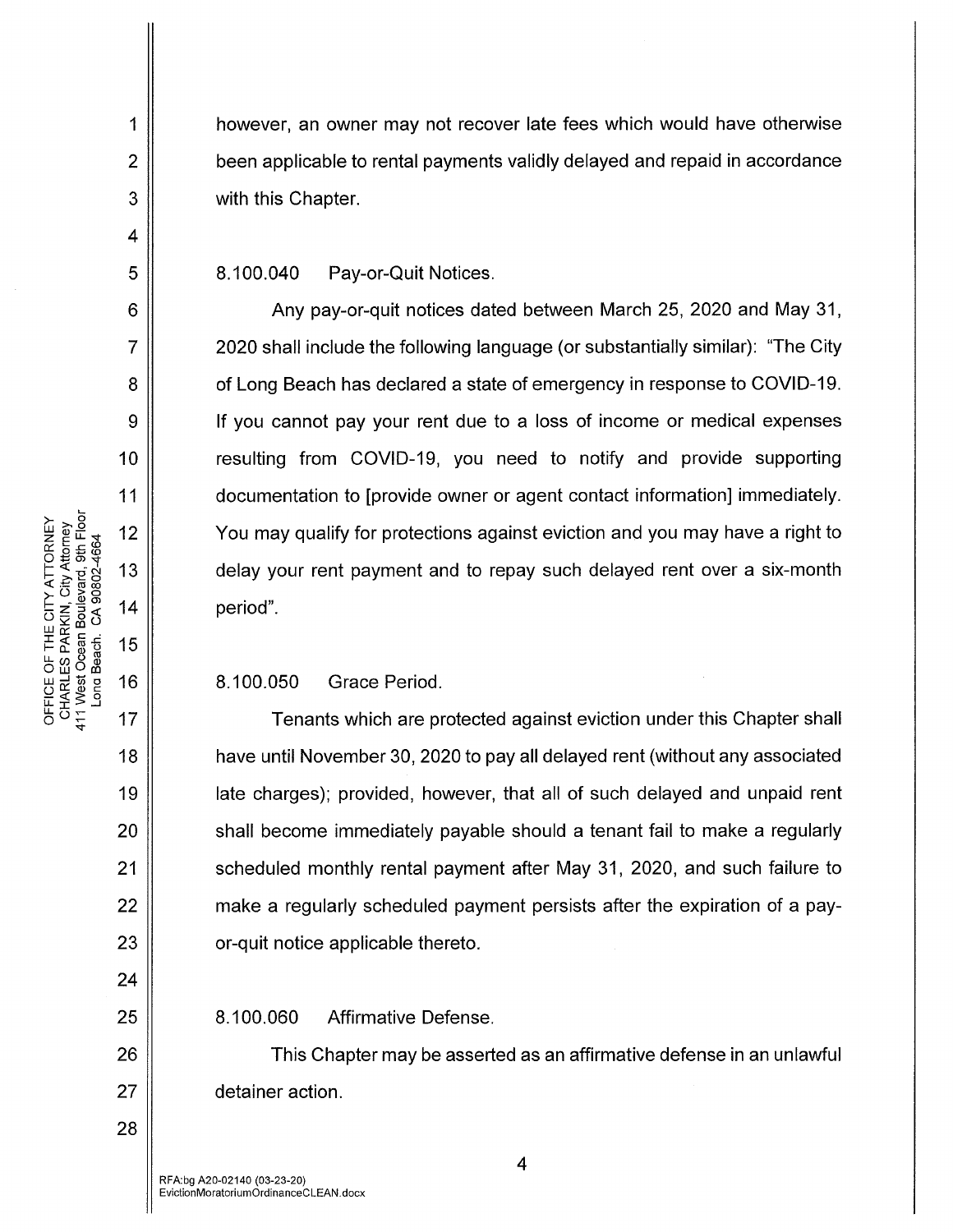8.100.070 Application.

This Chapter shall apply retroactively to March 4, 2020, except to the extent a tenant has surrendered possession of its premises or an eviction lawsuit has been finally adjudicated, prior to March 25, 2020.

8.100.080 Severability.

If any provision of this Chapter is found to be unconstitutional or otherwise invalid by any court of competent jurisdiction, that invalidity shall not affect the remaining provisions of this Chapter which can be implemented without the invalid provisions, and to this end, the provisions of this article are declared to be severable. The City Council hereby declares that it would have adopted this Chapter and each provision hereof irrespective of whether any one or more provisions are found invalid, unconstitutional or otherwise unenforceable.

Section 2. This ordinance is an emergency ordinance duly adopted by the City Council by a vote of five of its members and shall take effect at 12:00 a.m. on March 25,2020. The City Clerk shall certify to a separate roll call and vote on the question of the emergency of this ordinance and to its passage by the vote of five members of the City Council of the City of Long Beach, and cause the same to be posted in three conspicuous places in the City of Long Beach.

23 24 25 26 27 28 Section 3. This ordinance shall also be adopted by the City Council as a regular ordinance, to the end that in the event of any defect or invalidity in connection with the adoption of this ordinance as an emergency ordinance, the same shall, nevertheless, be and become effective on the thirty-first (31st) day after it is approved by the Mayor. The City Clerk shall certify to the passage of this ordinance by the City Council of the City of Long Beach and shall cause the same to be posted in three (3) conspicuous places in the

1

2

3

4

5

6

7

8

9

10

11

18

19

20

21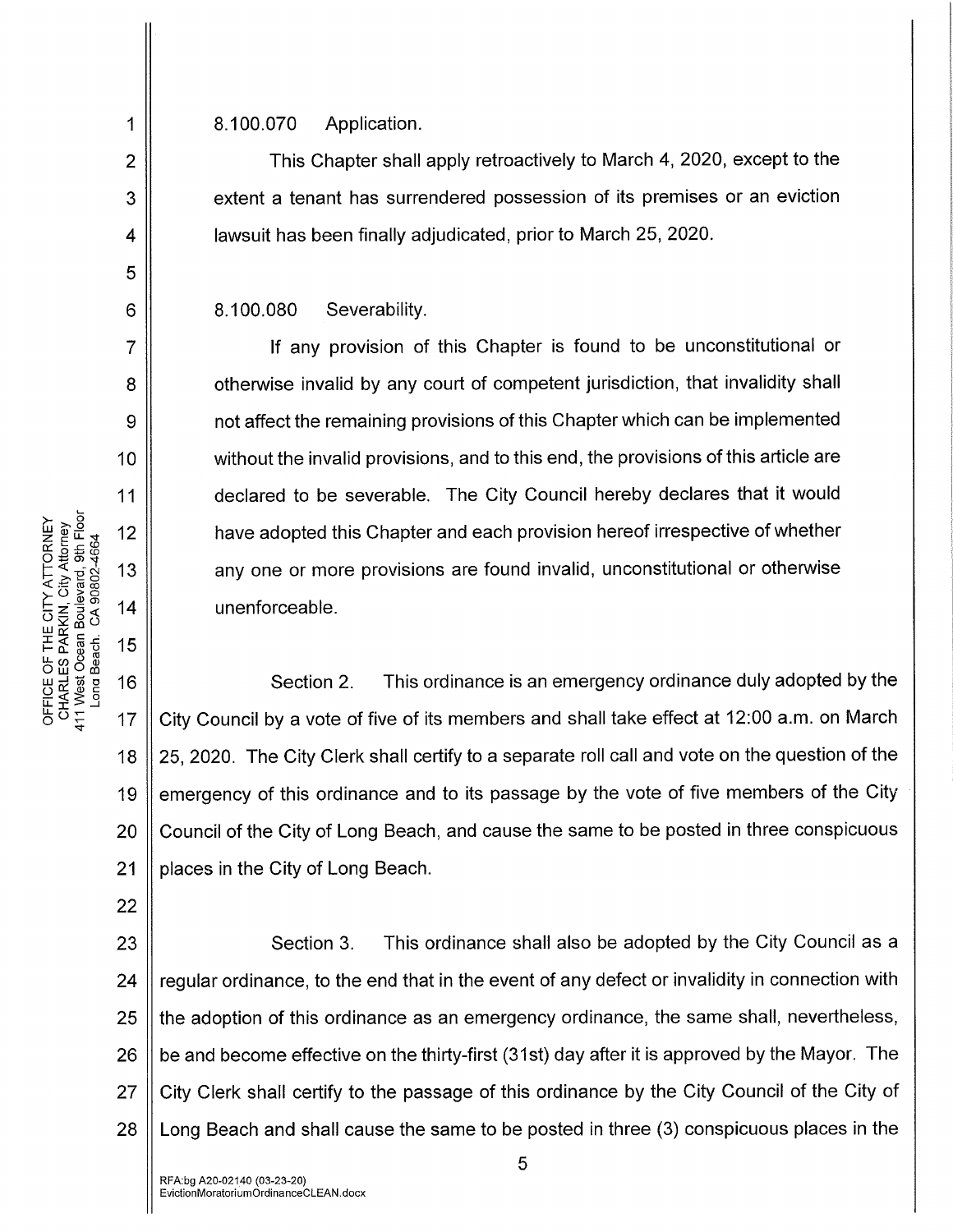1 City of Long Beach.

2

3 4 5 6 I hereby certify that on a separate roll call and vote which was taken by the City Council of the City of Long Beach upon the question of emergency of this ordinance at its meeting of March 24, 2020, the ordinance was declared to be an emergency by the following vote:

| $\overline{7}$ | Ayes:                                                                                     | Councilmembers: | Zendejas, Pearce, Price, Supernaw, |  |  |
|----------------|-------------------------------------------------------------------------------------------|-----------------|------------------------------------|--|--|
| 8              |                                                                                           |                 | Mungo, Andrews, Uranga, Austin,    |  |  |
| 9              |                                                                                           |                 | Richardson.                        |  |  |
| 10             | Noes:                                                                                     | Councilmembers: | None.                              |  |  |
| 11             |                                                                                           |                 |                                    |  |  |
| 12             | Absent:                                                                                   | Councilmembers: | None.                              |  |  |
| 13             |                                                                                           |                 |                                    |  |  |
| 14             | Recusal(s):                                                                               | Councilmembers: | None.                              |  |  |
| 15             |                                                                                           |                 |                                    |  |  |
| 16             | I further certify that thereafter, at the same meeting, upon a roll call and              |                 |                                    |  |  |
| 17             | vote on adoption of the ordinance, it was adopted by the City Council of the City of Long |                 |                                    |  |  |
| 18             | Beach by the following vote:                                                              |                 |                                    |  |  |
| 19             | Ayes:                                                                                     | Councilmembers: | Zendejas, Pearce, Price, Supernaw, |  |  |
| 20             |                                                                                           |                 | Mungo, Andrews, Uranga, Austin,    |  |  |

| 19 |     | Ayes:   | Councilmembers:             | Zendejas, Pearce, Price, Supernaw, |
|----|-----|---------|-----------------------------|------------------------------------|
| 20 |     |         |                             | Mungo, Andrews, Uranga, Austin,    |
| 21 |     |         |                             | Richardson.                        |
| 22 |     | Noes:   | Councilmembers:             | None.                              |
| 23 |     |         |                             |                                    |
| 24 |     | Absent: | Councilmembers:             | None.                              |
| 25 |     |         |                             |                                    |
| 26 |     |         | Recusal(s): Councilmembers: | None.                              |
| 27 |     |         |                             |                                    |
| 28 | /// |         |                             |                                    |
|    |     |         |                             |                                    |

NEURNE<br>
MENEUR 12<br>
MENEUR 13<br>
MENEUR 13<br>
MENEUR 13<br>
MENEUR 13<br>
MENEUR 13 PLEU<br>CES PARK<br>RLES PARK<br>st Cean<br>Cean<br>2<br>16<br>16

또 \$ ≩ ਹ  $\bar{\sigma}^{\circ}$   $\frac{1}{4}$  17

 $\frac{1}{2}$ ន់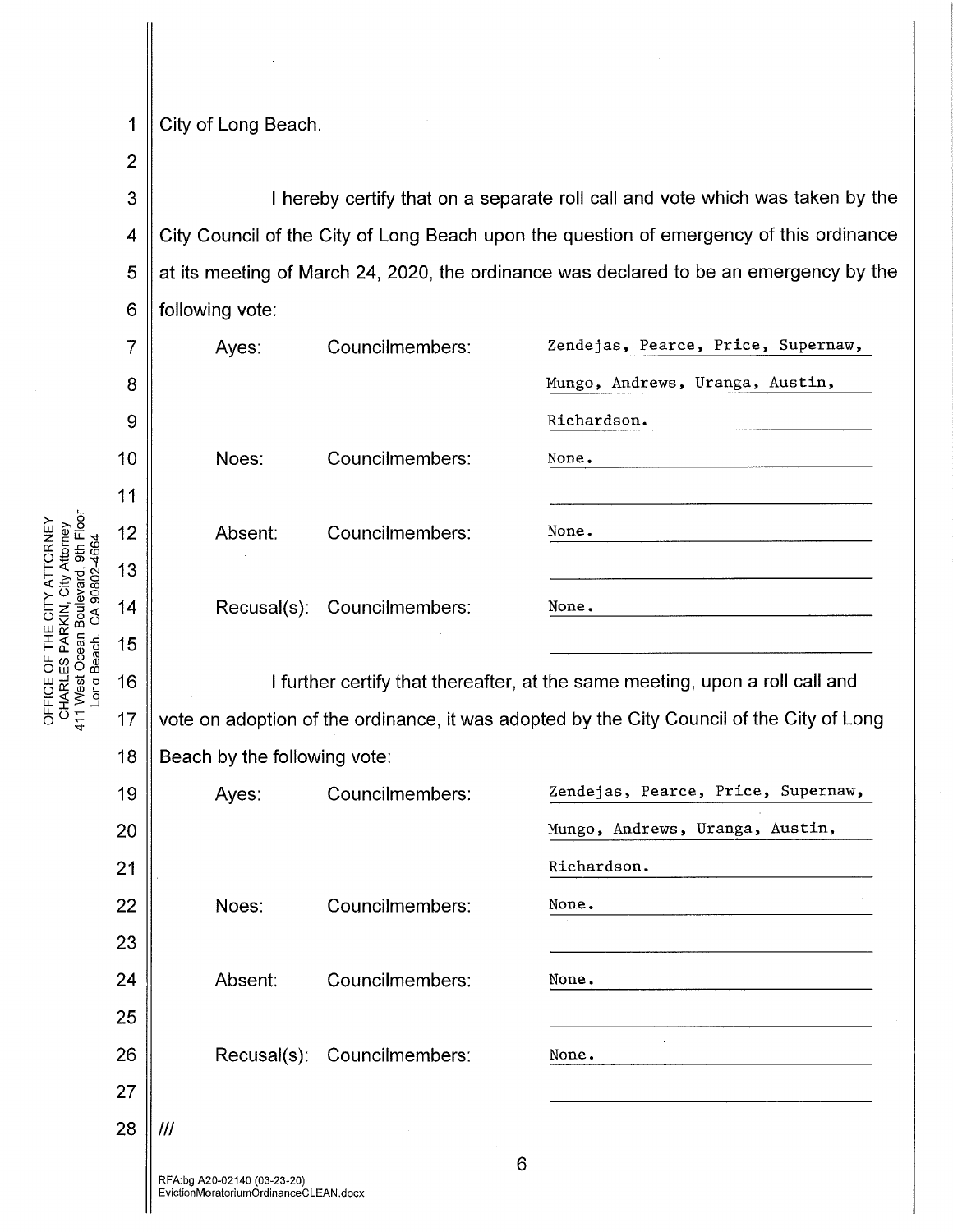

EvictionMoratoriumOrdinanceCLEAN.docx